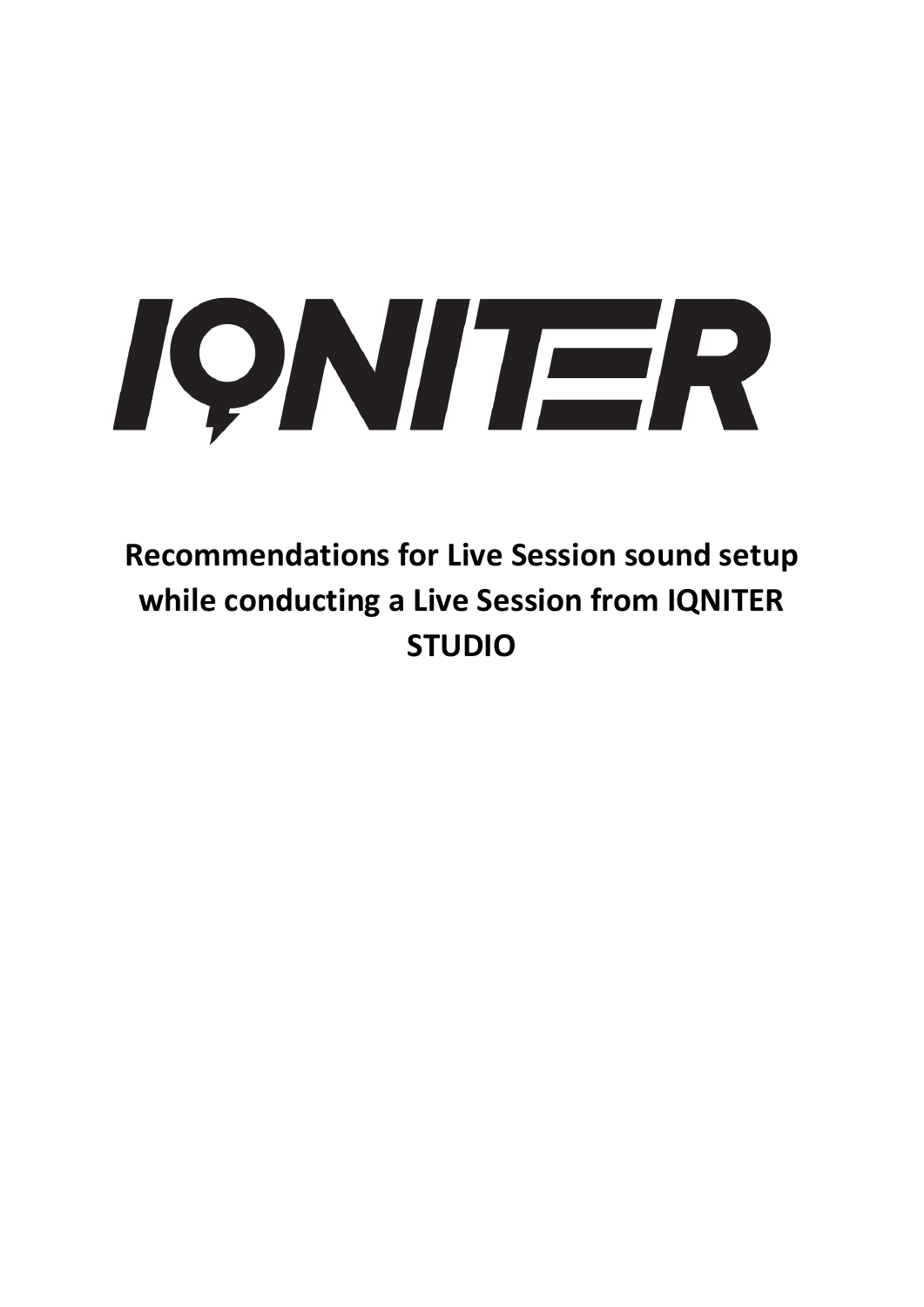

# Table of Contents

| Introduction                        | $\mathcal{L}$ |
|-------------------------------------|---------------|
| Simple setup                        | .5            |
| Medium advanced setup - VoiceMeeter | 6             |
| Advanced setup - VoiceMeeter        | 12            |
| Advanced - OBS Studio               | 14            |

# <span id="page-1-0"></span>**Introduction**

This document contains a detailed guideline of how to conduct a Live Session from IQNITER STUDIO with the best possible sound quality. It has been created to instruct about best practices that ensure the best performance in most cases.

In the document several dilemmas that directly influence the sound quality of a Live Session stream will be considered. Moreover, as the Live Sessions can be streamed with or without an audience in the studio, the proposed setup will ensure the best outcomes in both cases. The recommendations will include considerations such as:

- Instructor placement in relation to microphone and loudspeakers
- The session workout type
- Setup of studio computer
- Setup of loudspeakers in the studio
- Type of microphone used by instructor

The Live Session quality relies on the equipment and setup. Better microphones and more advanced configuration enhance the end user experience and give more flexibility for the instructor. As an example, volume manipulation separately for every component such as music or microphone or advanced effects such as auto ducking.

To highlight the importance of choosing the right configuration here is a video [\(LINK\)](https://youtu.be/Rtq7zxI8Obk) which shows how the quality changes depending on the equipment and environment.

The guide proposes setups of various complexity that are tailored for the Live Session with and without audience in the studio:

- 1. Simple Laptop only
- 2. Medium with additional software VoiceMeeter
- 3. Advanced with more advanced setup of VoiceMeeter and Virtual Cabel
- 4. Advanced with additional software OBS and Virtual Cabel

Below is an overview of advantages and disadvantages of each setup. For further details on each setup, please see description throughout our guideline.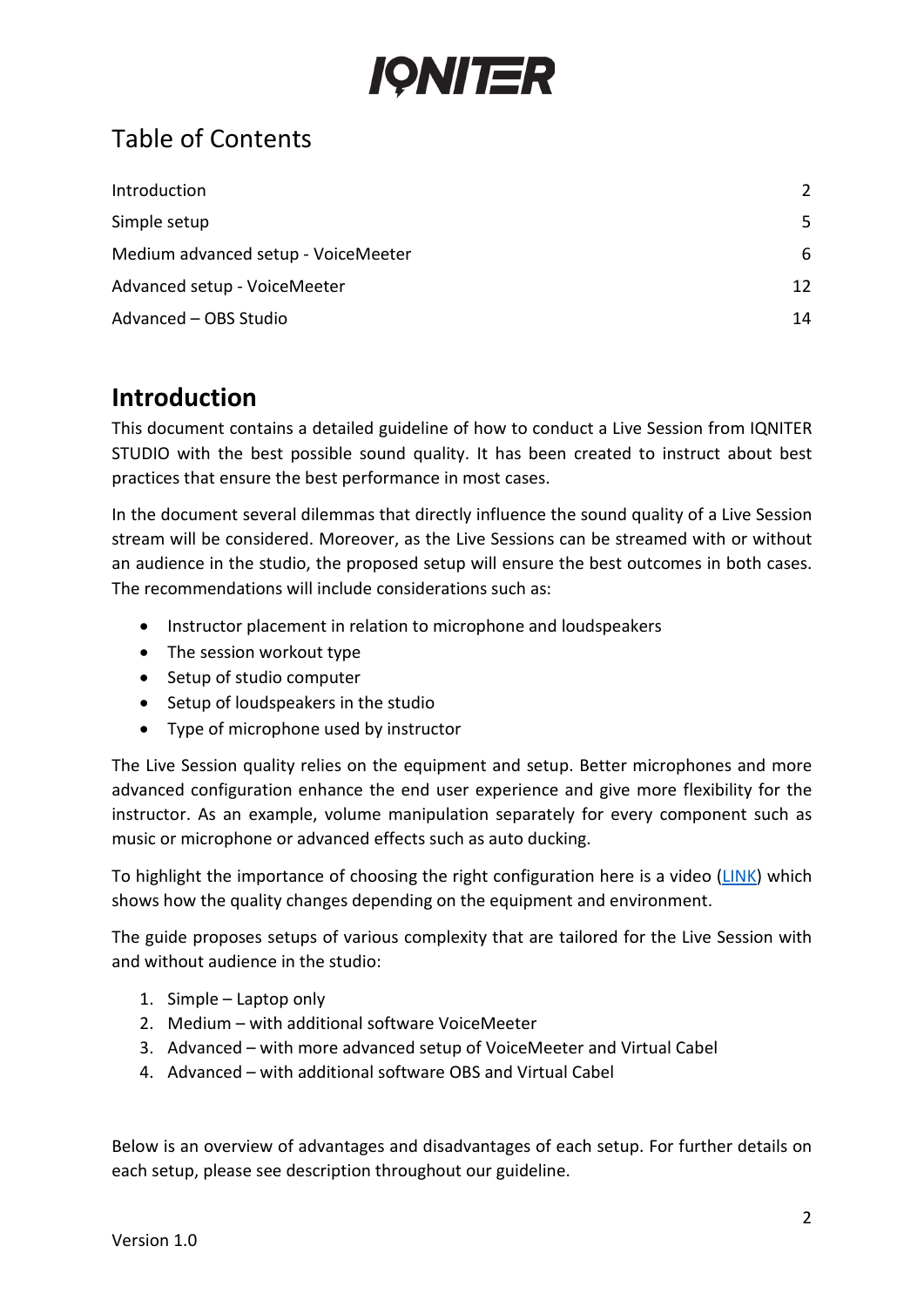

| <b>Setup</b>                                      | Live Session without participants in studio                                                                                                                           |                                                                                                                                                                                                                         | Live Session with participants in studio                                                                                                                                                                                                                                                       |                                                                                                                                                                                                                                                                                                                                                         |
|---------------------------------------------------|-----------------------------------------------------------------------------------------------------------------------------------------------------------------------|-------------------------------------------------------------------------------------------------------------------------------------------------------------------------------------------------------------------------|------------------------------------------------------------------------------------------------------------------------------------------------------------------------------------------------------------------------------------------------------------------------------------------------|---------------------------------------------------------------------------------------------------------------------------------------------------------------------------------------------------------------------------------------------------------------------------------------------------------------------------------------------------------|
| <b>Simple</b>                                     | <b>Advantages</b>                                                                                                                                                     | <b>Disadvantages</b>                                                                                                                                                                                                    | <b>Advantages</b>                                                                                                                                                                                                                                                                              | <b>Disadvantages</b>                                                                                                                                                                                                                                                                                                                                    |
|                                                   | 1. Simple setup<br>does not require<br>expensive<br>equipment (but<br>quality equipment is<br>recommended)                                                            | 1. Poor quality of<br>music<br>2. Poor quality of<br>instructor's voice<br>3. Hard to find good<br>position for the<br>speaker and the<br>microphone<br>4. Hard to find<br>volume balance<br>between voice<br>and music | 1. Simple setup<br>does not require<br>expensive<br>equipment (but<br>quality<br>equipment is<br>recommended)                                                                                                                                                                                  | 1. Poor quality of<br>music<br>2. Poor quality of<br>instructor's<br>voice<br>3. Noise from<br>other<br>participants is<br>heard by<br>remote users<br>4. Hard to find<br>volume balance<br>between music<br>and voice<br>5. Positioning is<br>important, so<br>the music is<br>loud in the<br>room, but do<br>not disturb the<br>instructor's<br>voice |
| Medium -<br><b>VoiceMeeter</b>                    | <b>Advantages</b>                                                                                                                                                     | <b>Disadvantages</b>                                                                                                                                                                                                    | <b>Advantages</b>                                                                                                                                                                                                                                                                              | <b>Disadvantages</b>                                                                                                                                                                                                                                                                                                                                    |
|                                                   | 1. Good quality of<br>music<br>2. Good quality of<br>instructor's voice<br>3. Easy to balance<br>volume of music<br>and voice<br>4. Software is<br>available for free | 1. Installation of<br>third-party<br>software is<br>required (guide is<br>available)<br>2. Additional<br>configuration is<br>required                                                                                   | 1. Good quality of<br>music<br>2. Good quality of<br>instructor's<br>voice<br>3. Easy to balance<br>volume of music<br>and voice<br>4. Software is<br>available for<br>free<br>5. With directional<br>microphone<br>ensures best<br>quality for live<br>sessions with<br>local<br>participants | 1. Installation of<br>third-party<br>software is<br>required (guide<br>is available)<br>2. Additional<br>configuration is<br>required                                                                                                                                                                                                                   |
| Advanced-<br>VoiceMeeter,<br><b>Virtual Cabel</b> | <b>Advantages</b>                                                                                                                                                     | <b>Disadvantages</b>                                                                                                                                                                                                    | <b>Advantages</b>                                                                                                                                                                                                                                                                              | <b>Disadvantages</b>                                                                                                                                                                                                                                                                                                                                    |
|                                                   | 1. Good quality of<br>music                                                                                                                                           | 1. Installation of<br>third-party<br>software is                                                                                                                                                                        | 1. Good quality of<br>music                                                                                                                                                                                                                                                                    | 1. Installation of<br>third-party<br>software is                                                                                                                                                                                                                                                                                                        |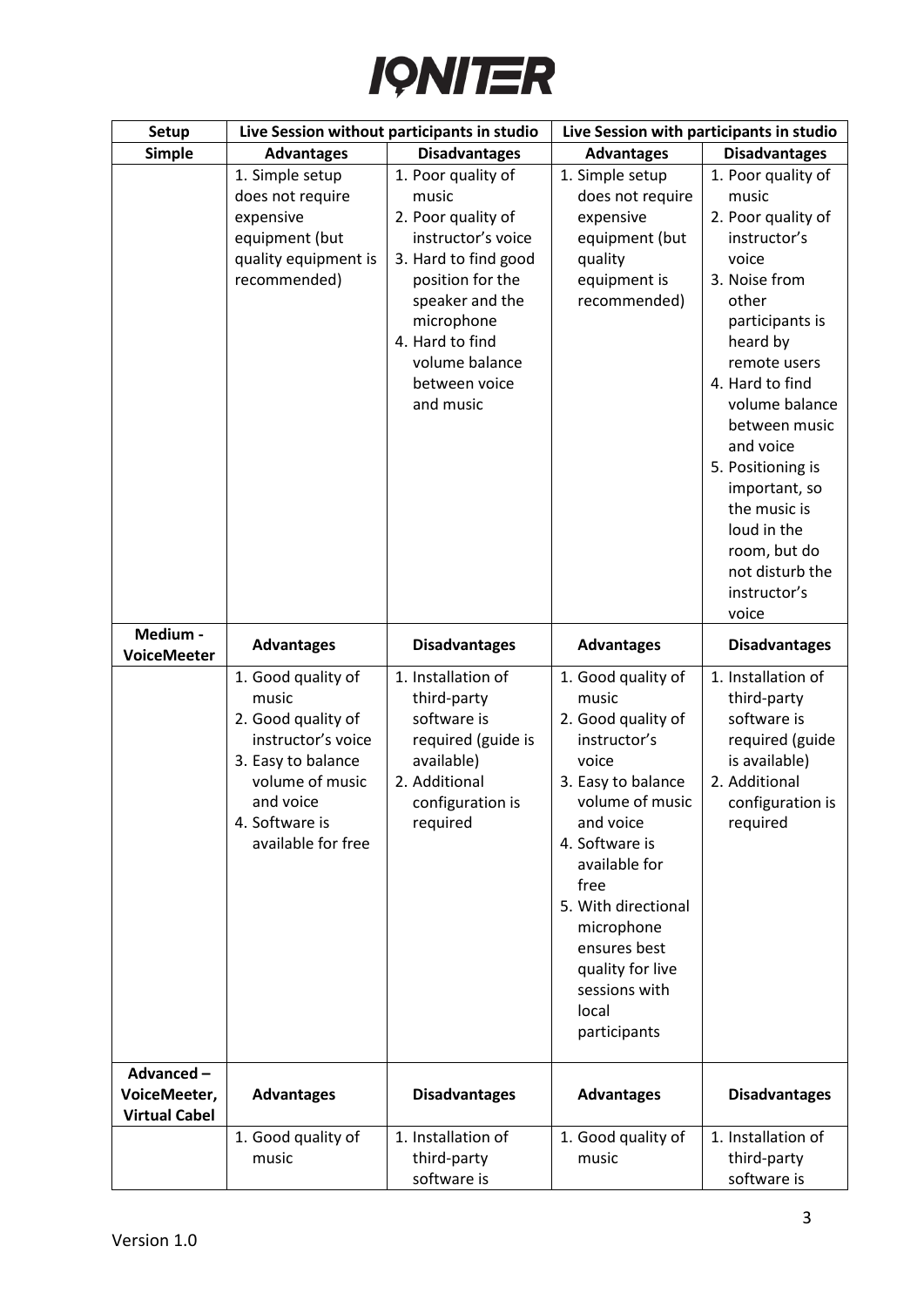

|                                  | 2. Good quality of<br>instructor's voice<br>3. Separation of<br>system sounds<br>(notifications,<br>emails) from<br>music for better<br>user experience<br>4. Easy to balance<br>volume of music<br>and voice<br>5. Software is<br>available for free                                     | required (guide is<br>available)<br>2. Additional<br>configuration is<br>required                                                                                            | 2. Good quality of<br>instructor's<br>voice<br>3. Separation of<br>system sounds<br>(notifications,<br>emails) from<br>music for better<br>user experience<br>4. Easy to balance<br>volume of music<br>and voice<br>5. Software is<br>available for<br>free<br>6. With directional<br>microphone<br>ensures best<br>quality for live<br>sessions with<br>local<br>participants                                     | required (guide<br>is available)<br>2. Additional<br>configuration is<br>required                                                                                               |
|----------------------------------|-------------------------------------------------------------------------------------------------------------------------------------------------------------------------------------------------------------------------------------------------------------------------------------------|------------------------------------------------------------------------------------------------------------------------------------------------------------------------------|--------------------------------------------------------------------------------------------------------------------------------------------------------------------------------------------------------------------------------------------------------------------------------------------------------------------------------------------------------------------------------------------------------------------|---------------------------------------------------------------------------------------------------------------------------------------------------------------------------------|
| Advanced-<br><b>OBS, Virtual</b> | <b>Advantages</b>                                                                                                                                                                                                                                                                         | <b>Disadvantages</b>                                                                                                                                                         | <b>Advantages</b>                                                                                                                                                                                                                                                                                                                                                                                                  | <b>Disadvantages</b>                                                                                                                                                            |
| <b>Cabel</b>                     |                                                                                                                                                                                                                                                                                           |                                                                                                                                                                              |                                                                                                                                                                                                                                                                                                                                                                                                                    |                                                                                                                                                                                 |
|                                  | 1. Good quality of<br>music<br>2. Good quality of<br>instructor's voice<br>3. Easy to balance<br>volume of music<br>and voice<br>4. Software is<br>available for free<br>5. Possibility of<br>applying filters<br>such as Auto<br>Ducking<br>(Lowering music<br>volume while<br>speaking) | 1. Installation of<br>third-party<br>software is<br>required (guide is<br>available)<br>2. Additional<br>configuration is<br>required<br>3. Complex software<br>to work with | 1. Good quality of<br>music<br>2. Good quality of<br>instructor's<br>voice<br>3. Easy to balance<br>volume of music<br>and voice<br>4. Software is<br>available for<br>free<br>5. With directional<br>microphone<br>ensures best<br>quality for live<br>sessions with<br>local<br>participants<br>6. Possibility of<br>applying filters<br>such as Auto<br>Ducking<br>(Lowering music<br>volume while<br>speaking) | 1. Installation of<br>third-party<br>software is<br>required (guide<br>is available)<br>2. Additional<br>configuration is<br>required<br>3. Complex<br>software to<br>work with |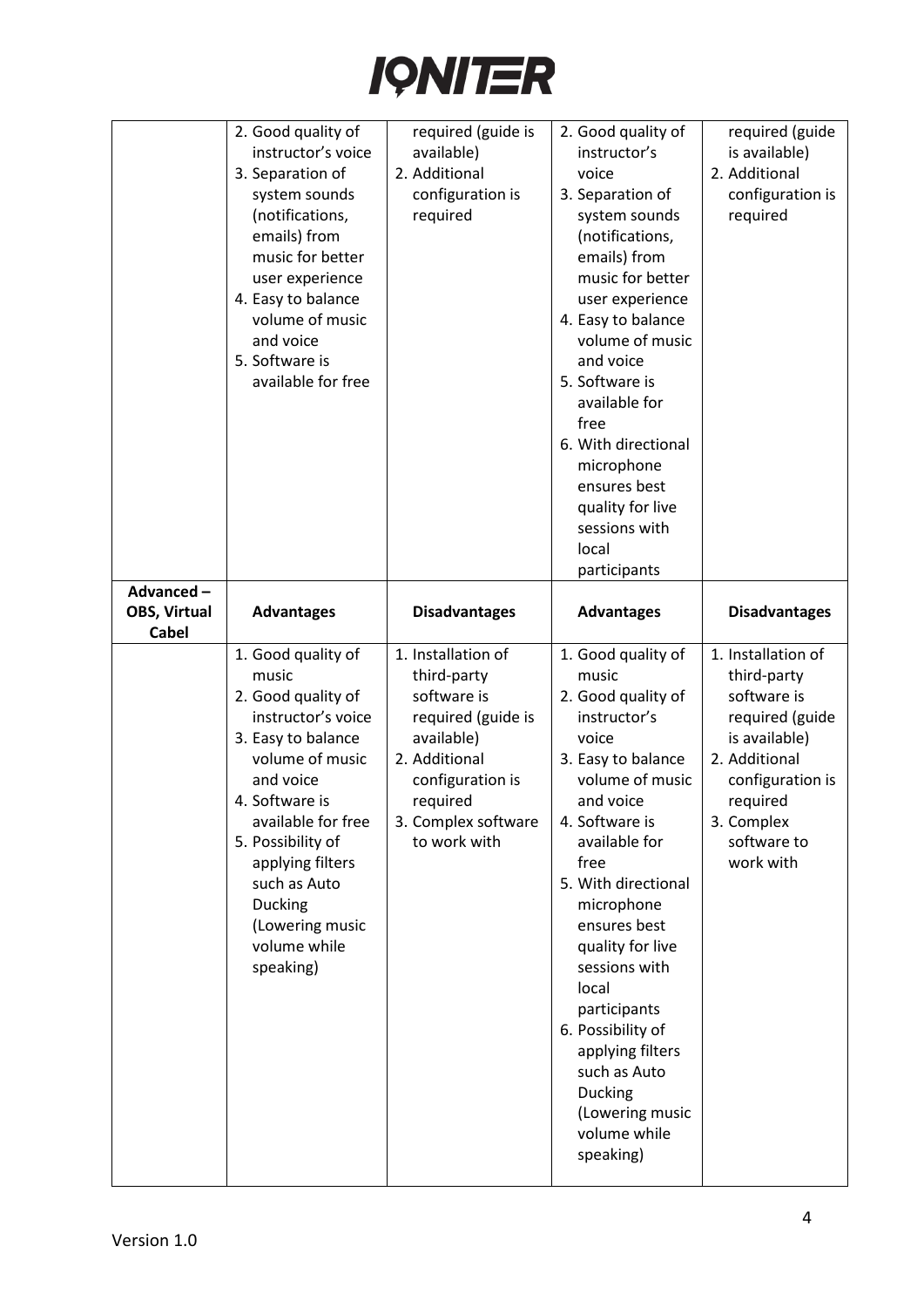

# <span id="page-4-0"></span>**Simple setup**

#### **Without audience in the room**

To conduct a simple Live Session without an audience placed locally in the studio, it is important to focus on the best possible quality of music and speech. Therefore, we recommend the following:

| <b>Requirements</b> | <b>IQNITER STUDIO installed</b><br>1.                                     |  |  |
|---------------------|---------------------------------------------------------------------------|--|--|
| Equipment           | 1. To ensure the best quality, it is worth using an external camera       |  |  |
|                     | and microphone connected to the computer.                                 |  |  |
|                     | 2. Preferably the microphone should be external and good quality,         |  |  |
|                     | connected to the computer as usually they provide better quality          |  |  |
|                     | 3. If not applicable a built-in camera microphone can be used             |  |  |
|                     | 4. To capture the music from the session, it is recommended to use        |  |  |
|                     | a quality speaker in the studio                                           |  |  |
|                     | The camera and microphone should be placed in front of the<br>$1_{\cdot}$ |  |  |
|                     | instructor. There should be no speaker or other sound sources in          |  |  |
|                     | between the instructor and microphone.                                    |  |  |
|                     | 2. The speaker with session music should be placed behind the             |  |  |
|                     | instructor and should be pointing in the direction of the                 |  |  |
| <b>Placement</b>    | microphone                                                                |  |  |
|                     | 3. It is important to find a good balance between the volume of the       |  |  |
|                     | music and the tone of speech, but it is an individual case                |  |  |
|                     | depending on the equipment and surroundings. In this case the             |  |  |
|                     | session sound is transmitted to the remote participants via the           |  |  |
|                     | computer microphone together with the instructor speech mixed             |  |  |
|                     | by the microphone.                                                        |  |  |

### **With audience in the room**

To conduct a simple Live Session with an audience placed locally in the studio, it is important to position the microphone and the music source in the right place, so the music is also caught by the microphone. Therefore, we recommend the following:

| <b>Requirements</b> | 1. IQNITER STUDIO installed                                         |
|---------------------|---------------------------------------------------------------------|
| Equipment           | 2. To ensure the best quality, it is worth using an external camera |
|                     | and microphone connected to the computer.                           |
|                     | 3. Preferably the microphone should be directional to not catch the |
|                     | sound of other participants and external from the camera as         |
|                     | usually they provide better quality. If it is possible, the most    |
|                     | recommended microphone type is a headset microphone which           |
|                     | ensures that the instructor's voice will be well heard.             |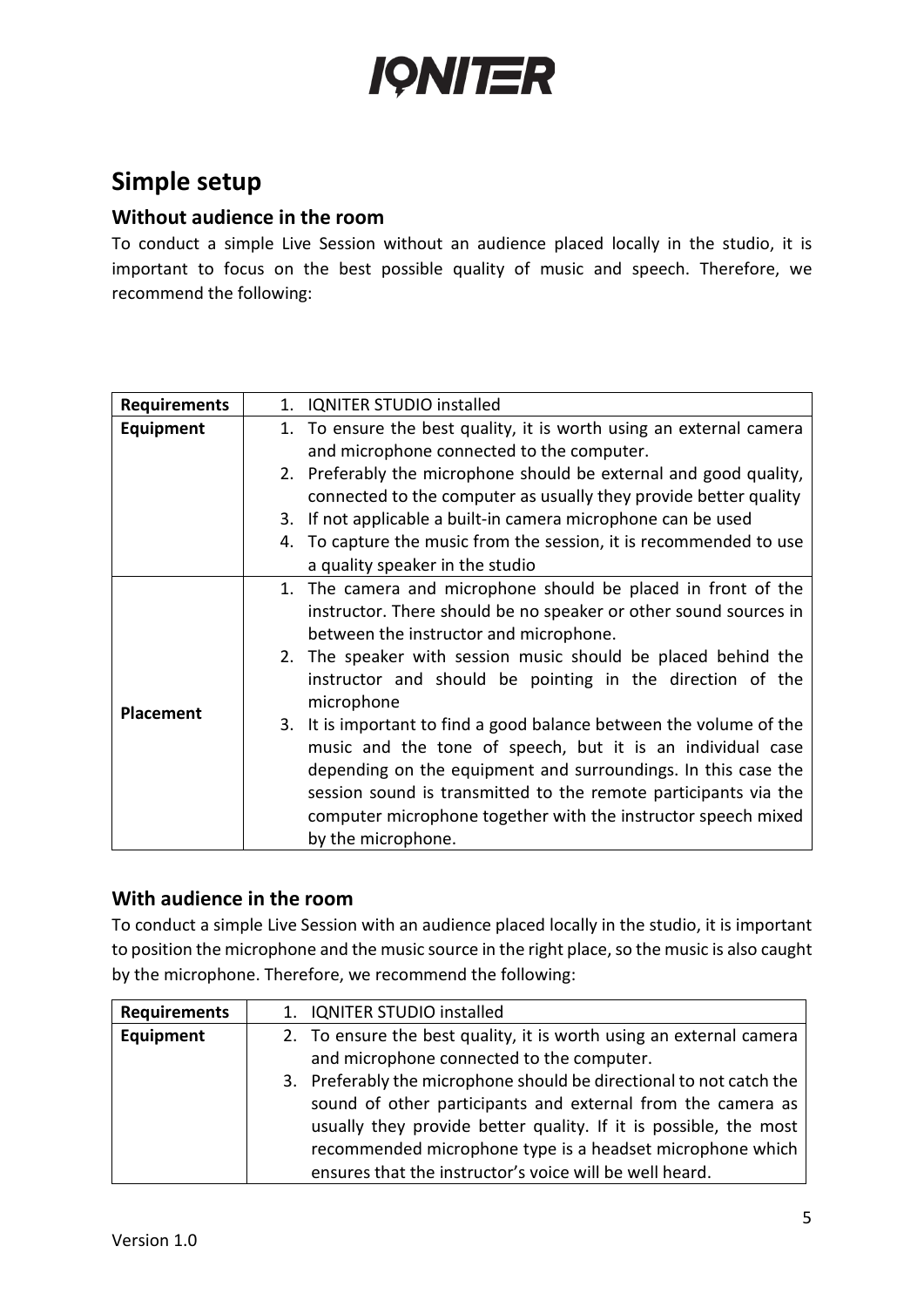

|           | 4. If not applicable a built-in camera microphone can be used       |
|-----------|---------------------------------------------------------------------|
|           | 5. To capture the music from the session it is recommended to use   |
|           | a quality speaker in the studio                                     |
| Placement | 1. The camera and microphone should be placed in front of the       |
|           | instructor. There should be no speaker or other sound sources in    |
|           | between the instructor and microphone.                              |
|           | 2. The speaker with session music should be placed behind the       |
|           | instructor and should be pointing in the direction of the           |
|           | microphone                                                          |
|           | 3. It is important to find a good balance between the volume of the |
|           | music and the tone of speech, but it is an individual case          |
|           | depending on the equipment and surroundings.                        |

## **Routine before going live**

Applying one of the simple setups, immediately before going live there are several activities that must be considered.

- Check if the camera and the microphone are properly connected to the computer
- Ensure the there are no sound sources between the microphone and the instructor
- Position the loudspeaker behind the instructor so that the music gets directly to the microphone

## <span id="page-5-0"></span>**Medium advanced setup - VoiceMeeter**

To perform a Live Session with options for improved sound quality, a more advanced setup with an additional software (VoiceMeeter) can be used. It is a software which allows you to mix sounds together within the computer. It will allow you to transmit the voice of the instructor from the microphone and the music directly from the computer (not via the computer microphone). This ensures the best quality of music and flexibility of controlling the sound parameters including volume balancing between music and instructor speech.

The software can be downloaded for free from:

<https://vb-audio.com/Voicemeeter/banana.htm>

It is important to download the VoiceMeeter **Banana** version. After the download ends it must be installed and the computer must be restarted. When starting the software, the below picture represents how the software should look like.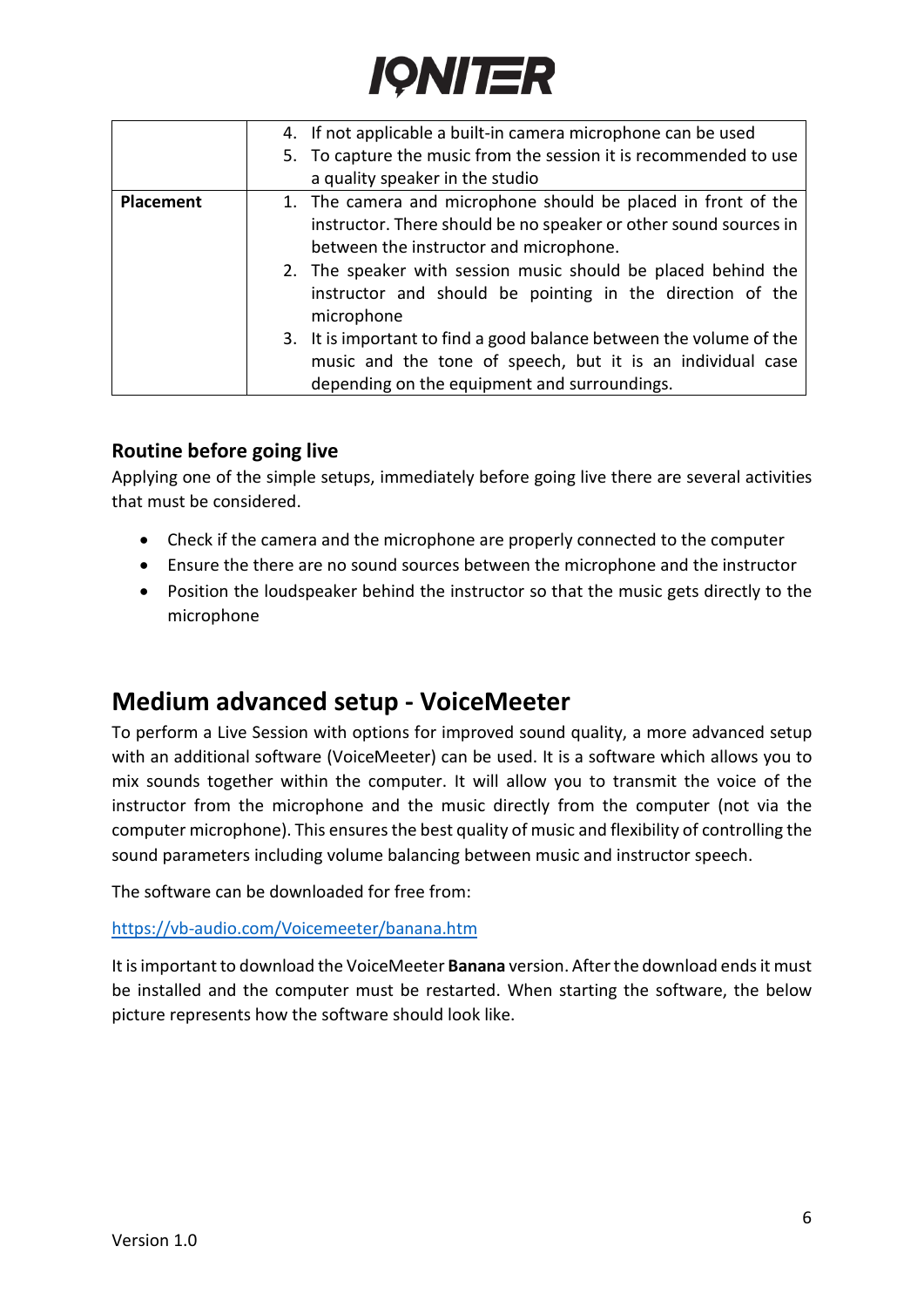



#### **Setup of VoiceMeeter Banana**

First it is required to direct the local sound from the computer to the VoiceMeeter. In the sound options in the computer system, we need to choose "VoiceMeeter Input (VB-Audio VoiceMeeter VAIO)" option as our output device.

| Sound                                                 |           |
|-------------------------------------------------------|-----------|
|                                                       |           |
| Output                                                |           |
| VoiceMeeter Aux Input (VB-Audio VoiceMeeter AUX VAIO) |           |
| VoiceMeeter Input (VB-Audio VoiceMeeter VAIO)         |           |
| CABLE Input (VB-Audio Virtual Cable)                  | n the one |
| LEN S24q-10 -2 (Intel(R) Display Audio)               | d sound   |
| LEN S24q-10 (Intel(R) Display Audio)                  |           |
| Speaker/HP (Realtek High Definition Audio)            |           |
| <b>ITIGULLI TUIGIIIL</b>                              |           |
| (い)                                                   | 100       |
| Troubleshoot<br>∧                                     |           |
| Manage sound devices                                  |           |
|                                                       |           |

Next as the input device in our system there must be "VoiceMeeter Aux Output (VB-Audio VoiceMeeter AUX VAIO)".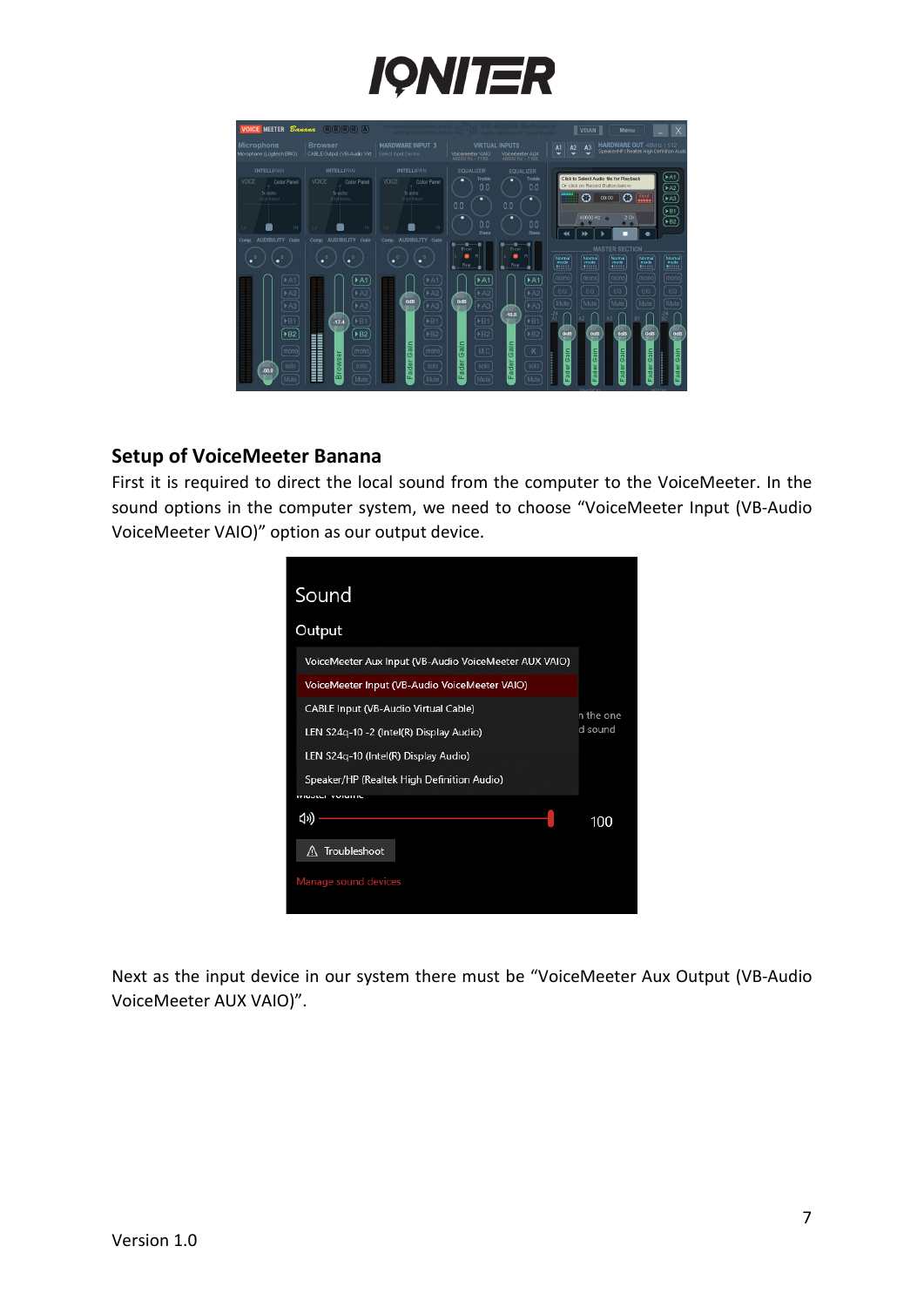

| Microphone (Logitech BRIO)                             |         |
|--------------------------------------------------------|---------|
| VoiceMeeter Aux Output (VB-Audio VoiceMeeter AUX VAIO) |         |
| VoiceMeeter Output (VB-Audio VoiceMeeter VAIO)         | the one |
| <b>CABLE Output (VB-Audio Virtual Cable)</b>           | sound   |
| Microphone Array (Realtek High Definition Audio)       |         |
| Test your microphone                                   |         |
| Troubleshoot<br>Λ                                      |         |
| Manage sound devices                                   |         |

In such setup, all the sound locally in the computer will be routed to the VoiceMeeter channel



Here it is possible to adjust the volume and additional parameters of simple equalizer (optional settings).

To be able to hear the sound it is required to specify an output device in VoiceMeeter.



Here there are 3 channels A1, A2 and A3 which can be connected to different speakers or headphones. At first let's assign A1 to our computer default audio output (speaker or headset) by clicking the A1 button and selecting the device we want to use.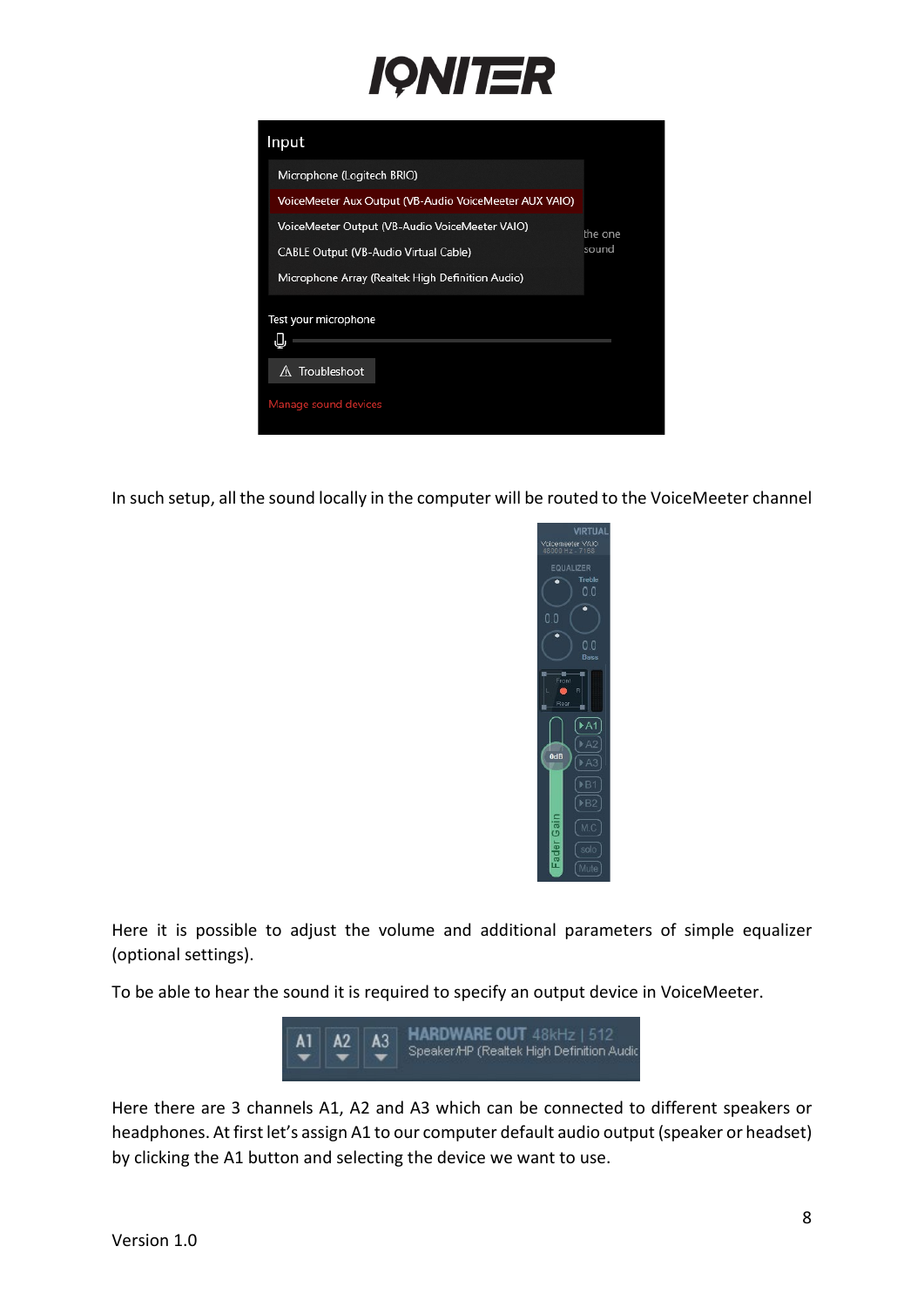

| A1 | HARDWARE OUT 48kHz   512<br>A <sub>3</sub><br>A2<br>Speaker/HP (Realtek High Definition Audic |  |  |  |  |
|----|-----------------------------------------------------------------------------------------------|--|--|--|--|
|    | WDM: CABLE Input (VB-Audio Virtual Cable)                                                     |  |  |  |  |
|    | WDM: LEN S24q-10 (Intel(R) Display Audio)                                                     |  |  |  |  |
|    | WDM: LEN S24q-10 -2 (Intel(R) Display Audio)                                                  |  |  |  |  |
|    | WDM: Speaker/HP (Realtek High Definition Audio)                                               |  |  |  |  |
|    | KS: @System32\drivers\bthhfenum.sys,#2;%1 Hands-Free AG Audio%0;(AirPods (Natalia))           |  |  |  |  |
|    | KS: @System32\drivers\bthhfenum.sys,#2;%1 Hands-Free AG Audio%0;(JBL Flip 4)                  |  |  |  |  |
|    | KS: AirPods (Natalia) Stereo                                                                  |  |  |  |  |
|    | KS: JBL Flip 4 Stereo                                                                         |  |  |  |  |
|    | KS: Realtek USB Audio                                                                         |  |  |  |  |
|    | <b>KS: VB-Audio Point</b>                                                                     |  |  |  |  |
|    | MME: CABLE Input (VB-Audio Virtual C                                                          |  |  |  |  |
|    | MME: LEN S24q-10 (Intel(R) Display A                                                          |  |  |  |  |
|    | MME: LEN S24q-10 -2 (Intel(R) Displa                                                          |  |  |  |  |
|    | MME: Speaker/HP (Realtek High Defini                                                          |  |  |  |  |
|    | ASIO: Audient USB Audio ASIO Driver                                                           |  |  |  |  |

At this point it should be possible to hear the computer sound and control the volume of it through the VoiceMeeter.

### **Microphone connection**

To connect the microphone, it must be specified in the Hardware Input Tab.



It is a good practice to always use the Hardware Input 1 as a microphone input, so it is always clear what the tab represents. Optionally it is also possible to rename the tab by right-clicking the name of it.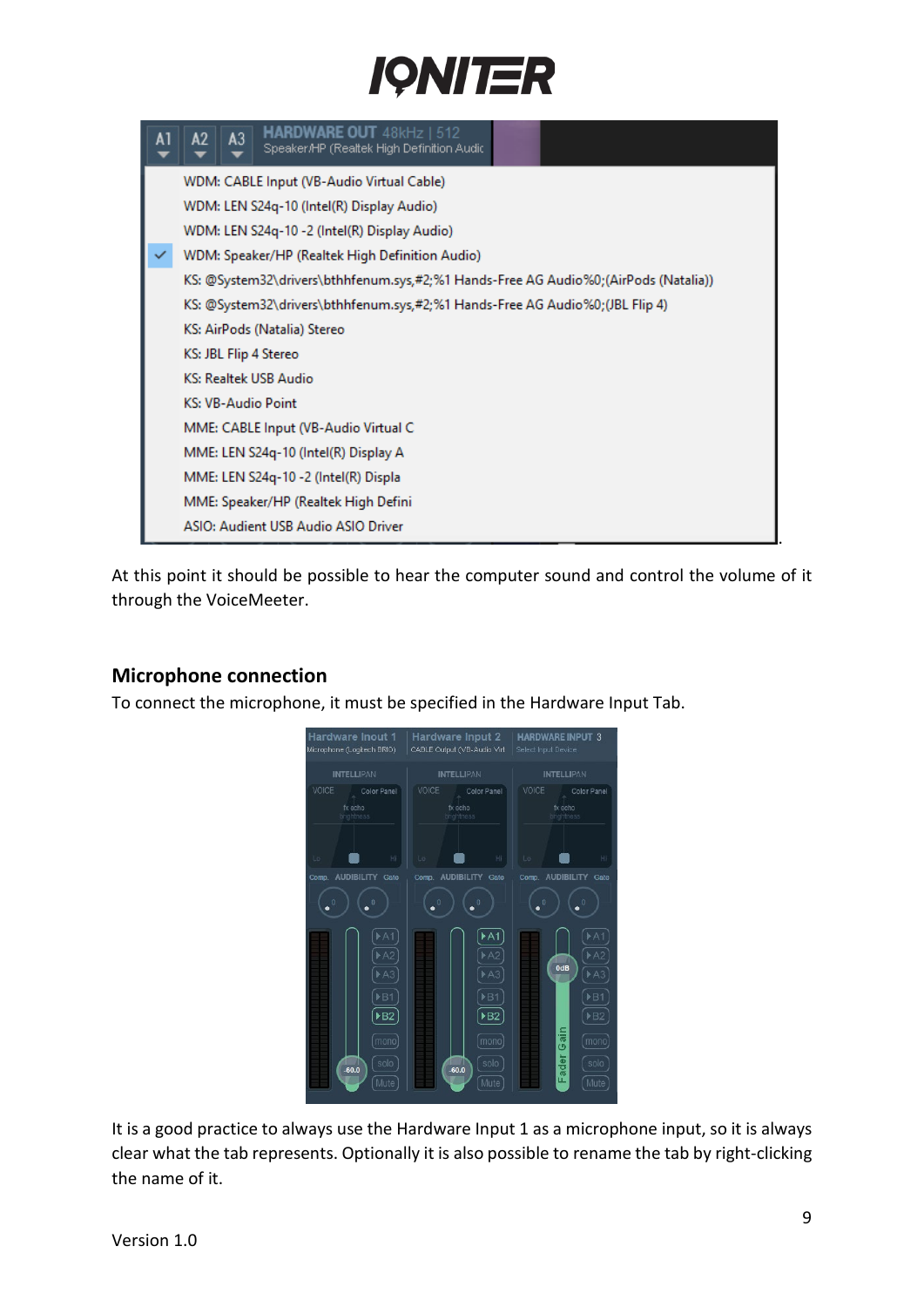

| <b>VOICE MEETER</b> Banana | $R(R)$ $R)$ $R)$ $A)$       |
|----------------------------|-----------------------------|
| Microphone                 | <b>Hardware Input 2</b>     |
|                            | CABLE Output (VB-Audio Virt |

To select the microphone that we want to use, we need to click on "Select Input Device" label, and it will show all the possible microphones connected to the computer.

|                                                                                | Hardware Input 2<br><b>Microphone</b>                 | <b>HARDWARE</b> |  |
|--------------------------------------------------------------------------------|-------------------------------------------------------|-----------------|--|
| Microphone (Logitech BRIO)<br>CABLE Output (VB-Audio Virt)<br>Select Input Dev |                                                       |                 |  |
|                                                                                |                                                       |                 |  |
|                                                                                | WDM: CABLE Output (VB-Audio Virtual Cable)            |                 |  |
|                                                                                | WDM: Microphone (Logitech BRIO)                       |                 |  |
|                                                                                | WDM: Microphone Array (Realtek High Definition Audio) |                 |  |
|                                                                                | <b>KS: VB-Audio Point</b>                             |                 |  |
|                                                                                | MME: CABLE Output (VB-Audio Virtual                   |                 |  |
|                                                                                | MME: Microphone (Logitech BRIO)                       |                 |  |
|                                                                                | MME: Microphone Array (Realtek High                   |                 |  |
| - remove device selection -                                                    |                                                       |                 |  |
|                                                                                |                                                       |                 |  |

We need to choose the microphone that we would like to use. As it can be noticed, there are for example two Logitech BRIO with different labels "WDM" or "MME". It is important to choose the same label as in every other tab. They represent drivers which process the sound. Preferably it is WDM, but if any issues experienced it is worth to try MME.

### **Sound routing**

After the devices are set, we need to specify the routes where the sound should be transmitted.



A1, A2, A3 represent our output devices such as speakers or headset mentioned before and they correspond to A1, A2 and A3 labels in the Hardware Output tab. Therefore, to be able to hear the computer sound or own speech it must be selected accordingly to where the device is set. (Speaker set to A1 then A1 must be selected).

B1 and B2 represent "VoiceMeeter Output (VB-Audio VoiceMeeter VAIO)" and "VoiceMeeter Aux Output (VB-Audio VoiceMeeter AUX VAIO)" respectively which can be chosen as input devices in the applications. It is a good practice to transmit mixed sound through B2 therefore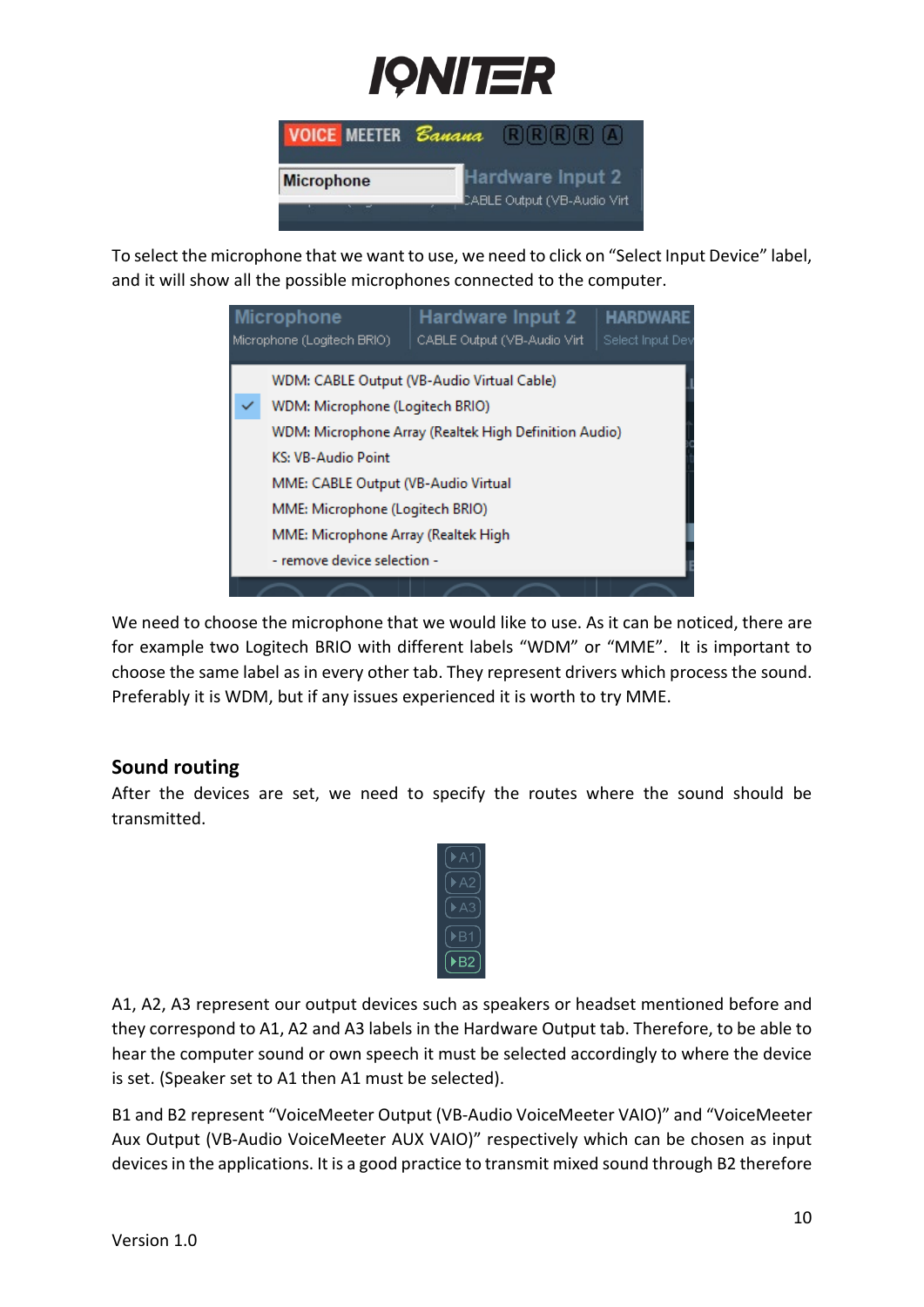

in the microphone tab and in the tab where the computer sound is plugged in the B2 must be switched on.

At this point the setup is finished and by selecting A1, A2, A3 and B1, B2 it is possible to control what goes into our ears and to the stream separately.

To find the right balance between the music and speech volume it is a good practice to turn on A1 in the microphone tab, so it is possible to hear own voice and modify the volume such that it is clear. Afterwards A1 can be disabled so the voice goes only into the stream.

On the streaming website to use the VoiceMeeter the audio source in the options must be set to "VoiceMeeter Aux Output (VB-Audio VoiceMeeter AUX VAIO)".

Audio Source

© Default - VoiceMeeter Aux Output (VB-Audio VoiceMeeter AUX VAIO)

## **Equipment**

To provide the best experience through the Live Session video stream, the equipment must be of decent quality and correctly positioned.

|                  | Live Session with participants in the                                                                                                                                                                                                                                                                                                                                     | Live Session without participants                                                                                                                                  |
|------------------|---------------------------------------------------------------------------------------------------------------------------------------------------------------------------------------------------------------------------------------------------------------------------------------------------------------------------------------------------------------------------|--------------------------------------------------------------------------------------------------------------------------------------------------------------------|
|                  | studio                                                                                                                                                                                                                                                                                                                                                                    | in the studio                                                                                                                                                      |
| <b>Equipment</b> | On the market there are directional<br>microphones which are suited for<br>capturing speech in high quality<br>regardless of the background noises.<br>This type is the most recommended.                                                                                                                                                                                 | When there are no participants in<br>the studio, for best quality, we<br>recommend using headphones to<br>playback the music or a speaker<br>with low volume.      |
| <b>Placement</b> | 1. The music during the session is<br>usually loud. Therefore, the<br>microphone must be located close to<br>the instructor $-$ most preferably a<br>headset microphone.<br>2. If it is possible, it is also<br>recommended to place the speakers<br>behind the microphone or at least not<br>directly pointing at it, so the sound<br>does not go directly into the mic. | If the playback music comes from a<br>speaker it is recommended to use a<br>directional microphone or at least<br>to not point the music directly into<br>the mic. |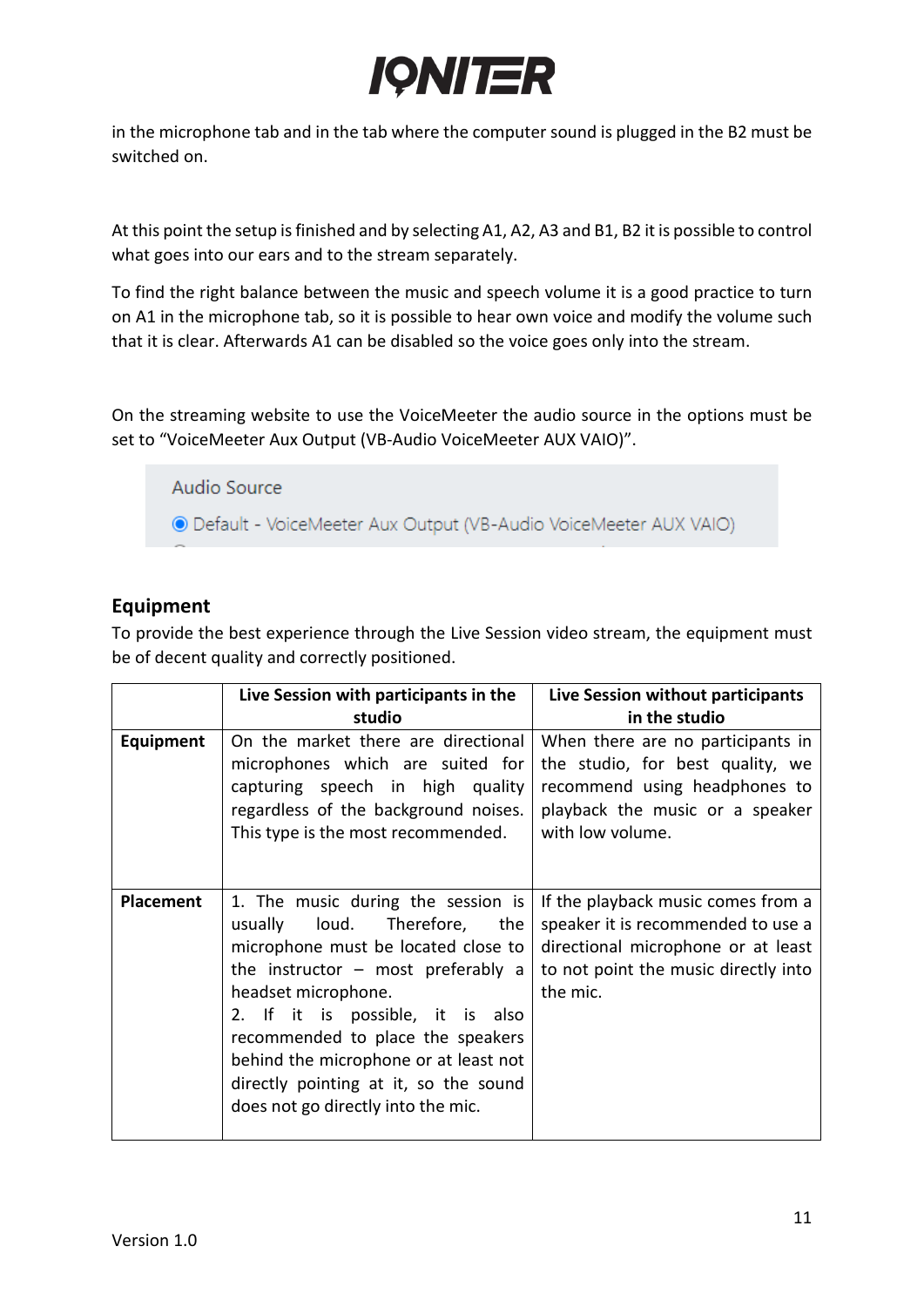

## **Routine before going live**

With the VoiceMeeter setup, immediately before going live there are several activities that must be considered.

- Check if the camera and the microphone are properly connected to the computer
- Ensure the VoiceMeeter is set following the instructions from the guide
- Select Audio Source on the streaming website to VoiceMeeter Aux Output
- Check the positioning of the speakers and test your voice using VoiceMeeter

## <span id="page-11-0"></span>**Advanced setup - VoiceMeeter**

The more advanced setup allows us to separate music from the studio (Spotify) from the system sounds such as notifications etc.

At the beginning it is required to follow the guide from the previous section to set up the VoiceMeeter.

Once it is done an additional driver must be installed.

#### <https://vb-audio.com/Cable/>

After the download go to the location of the file. It is a .zip file that must be extracted by rightclicking and selecting "Extract all". The content will be moved to a new folder with the same name as the downloaded file. To install the driver, it is required to run the VBCABLE Setup x64.exe as an administrator. To do that we must right-click the file and select "Run as administrator". After the message that the driver was installed is shown it is required to restart the computer.

The next step is to update the setup in the VoiceMeeter. In the tab with "Hardware Input 2" next to the microphone let's choose "Cable Output (BV-Audio Virtual Cable)"

| Browser<br>HARDWARE INPU<br>CABLE Output (VB-Audio Virt<br>Select Input Device | Voicemeeter<br>48000 Hz - |
|--------------------------------------------------------------------------------|---------------------------|
| WDM: CABLE Output (VB-Audio Virtual Cable)                                     |                           |
| WDM: Microphone (Logitech BRIO)                                                |                           |
| WDM: Microphone (SteelSeries Arctis 1 Wireless)                                |                           |
| WDM: Microphone Array (Realtek High Definition Audio)                          |                           |
| <b>KS: VB-Audio Point</b>                                                      |                           |
| MME: CABLE Output (VB-Audio Virtual                                            |                           |
| MME: Microphone (Logitech BRIO)                                                |                           |
| MME: Microphone (SteelSeries Arctis                                            |                           |
| MME: Microphone Array (Realtek High                                            |                           |
| - remove device selection -                                                    |                           |

This channel will capture the application from where the music comes.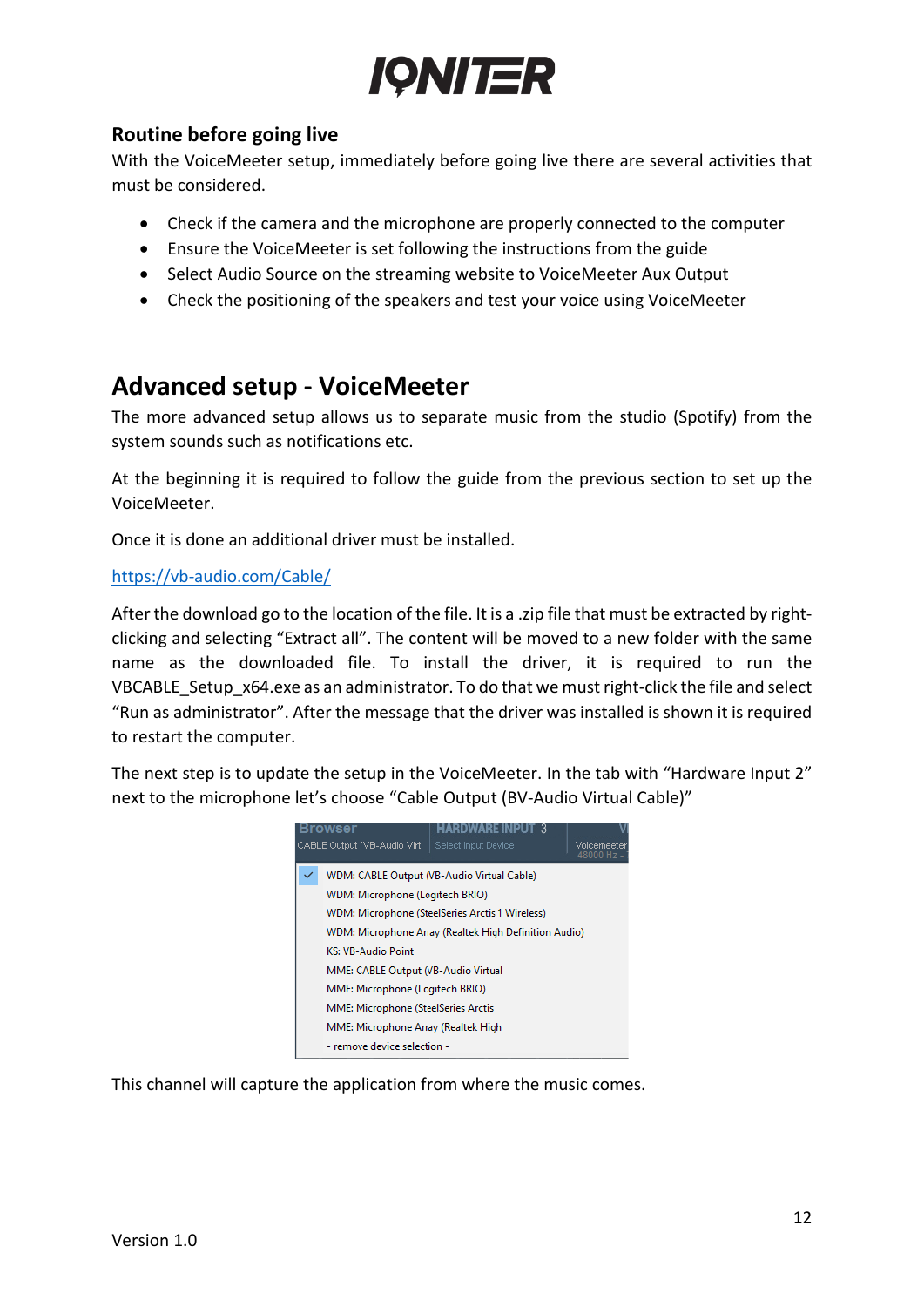

The next step is to change the system settings. To do that go into the sound settings either by right clicking the speaker icon at the bottom left and choosing "Open sound settings" or going into control panel.

|                     | Open Sound settings         |  |
|---------------------|-----------------------------|--|
|                     | Open Volume mixer           |  |
|                     | Spatial sound (Off)         |  |
|                     | Sounds                      |  |
| 丽<br>D, Focus       | Troubleshoot sound problems |  |
| $\circledast$<br>Ø. | 25/02/2022<br>US            |  |

In the settings window scroll down and select "App volume and device preferences"



Here you can see the list of apps running on the computer that play sounds. If Spotify is not visible ensure that it plays music at that moment. When the source application for music is visible it is required to change the output to the CABLE Input (VB-Audio Virtual Cable).

| App                          | Volume     | Output<br>Input                                        |
|------------------------------|------------|--------------------------------------------------------|
| ၜၙ<br>System sounds          | (小<br>100  | Default<br>Default<br>$\checkmark$<br>$\checkmark$     |
| Google Chrome                | (小)<br>100 | CABLE Input (VB-Audi $\vee$<br>Default<br>$\checkmark$ |
| VoiceMeeter<br><b>MEETER</b> | (1)<br>100 | Default<br>Default<br>$\checkmark$<br>$\checkmark$     |

In this case the music source is Google Chrome but if it is Spotify change the setting only for Spotify.

At this point you can control the music volume separately in the tab and it is separated from any other system sounds.

The same as in the previous section the B2 route must be selected so the music goes into the stream. The A1 will enable our output speakers or headphones to play music. Furthermore, now you can disable B2 in the "VoiceMeeter VAIO" channel, so the system sounds do not go into the stream.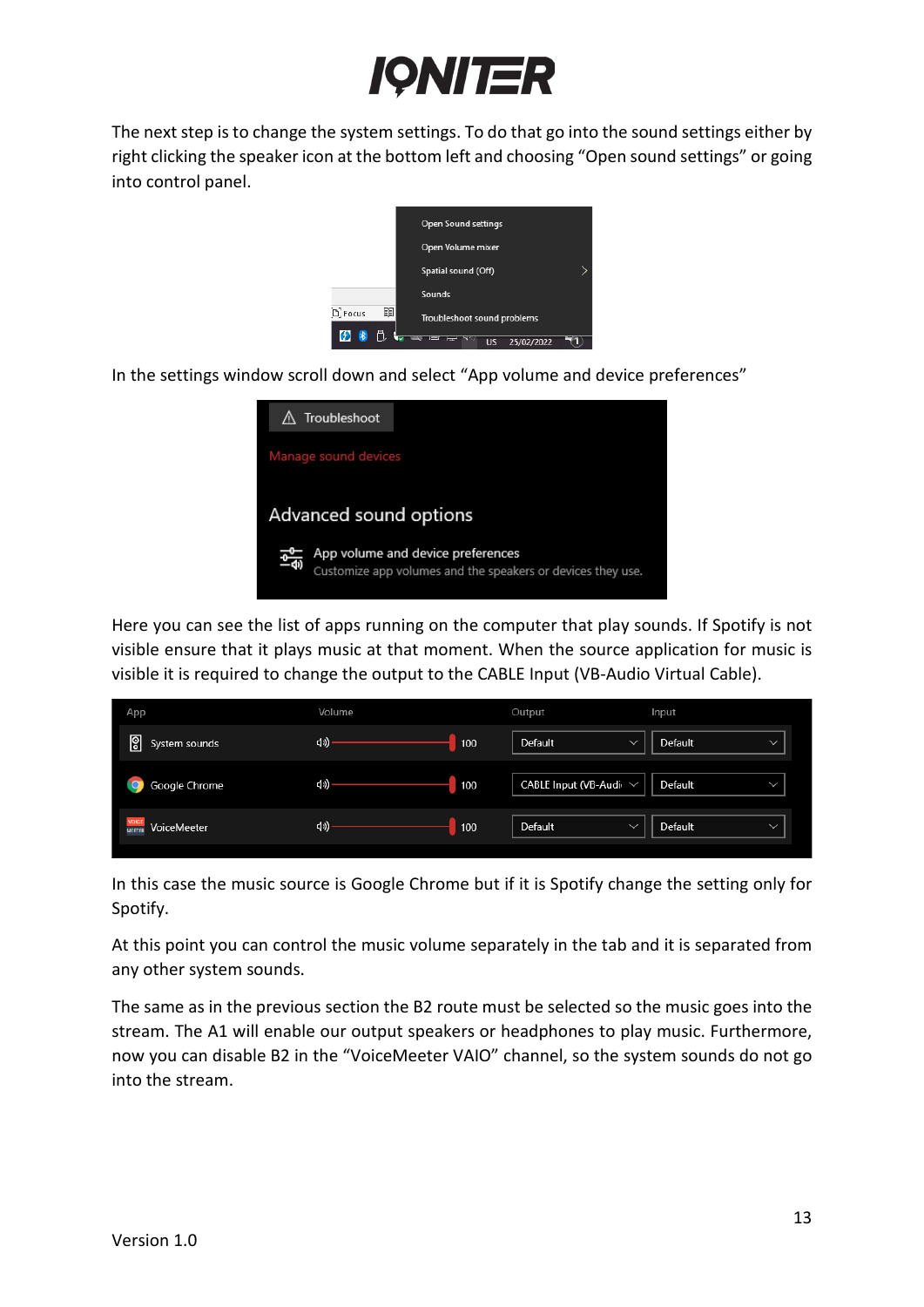



#### **Routine before going live**

With the VoiceMeeter setup directly before going live there are several activities that must be considered.

- Check if the camera and the microphone are properly connected to the computer
- Ensure the VoiceMeeter is set following the instructions from the guide
- Select Audio Source on the streaming website VoiceMeeter Aux Output
- Check the positioning of the speakers and test your voice using VoiceMeeter

## <span id="page-13-0"></span>**Advanced – OBS Studio**

It is also possible to achieve equivalent results with OBS Studio. The required installations are:

- Virtual cable (described in previous section)
- OBS Studio [\(https://obsproject.com/\)](https://obsproject.com/)
- Audio Monitor Plugin for OBS Studio [\(https://obsproject.com/forum/resources/audio-monitor.1186/\)](https://obsproject.com/forum/resources/audio-monitor.1186/)

To download the Audio Monitor Plugin, go to the website and after clicking on "download" button select "installer" version.

After the installation of OBS Studio, to set up the plugin we need to click on the settings button in the "Audio Mixer" panel where the sound is controlled.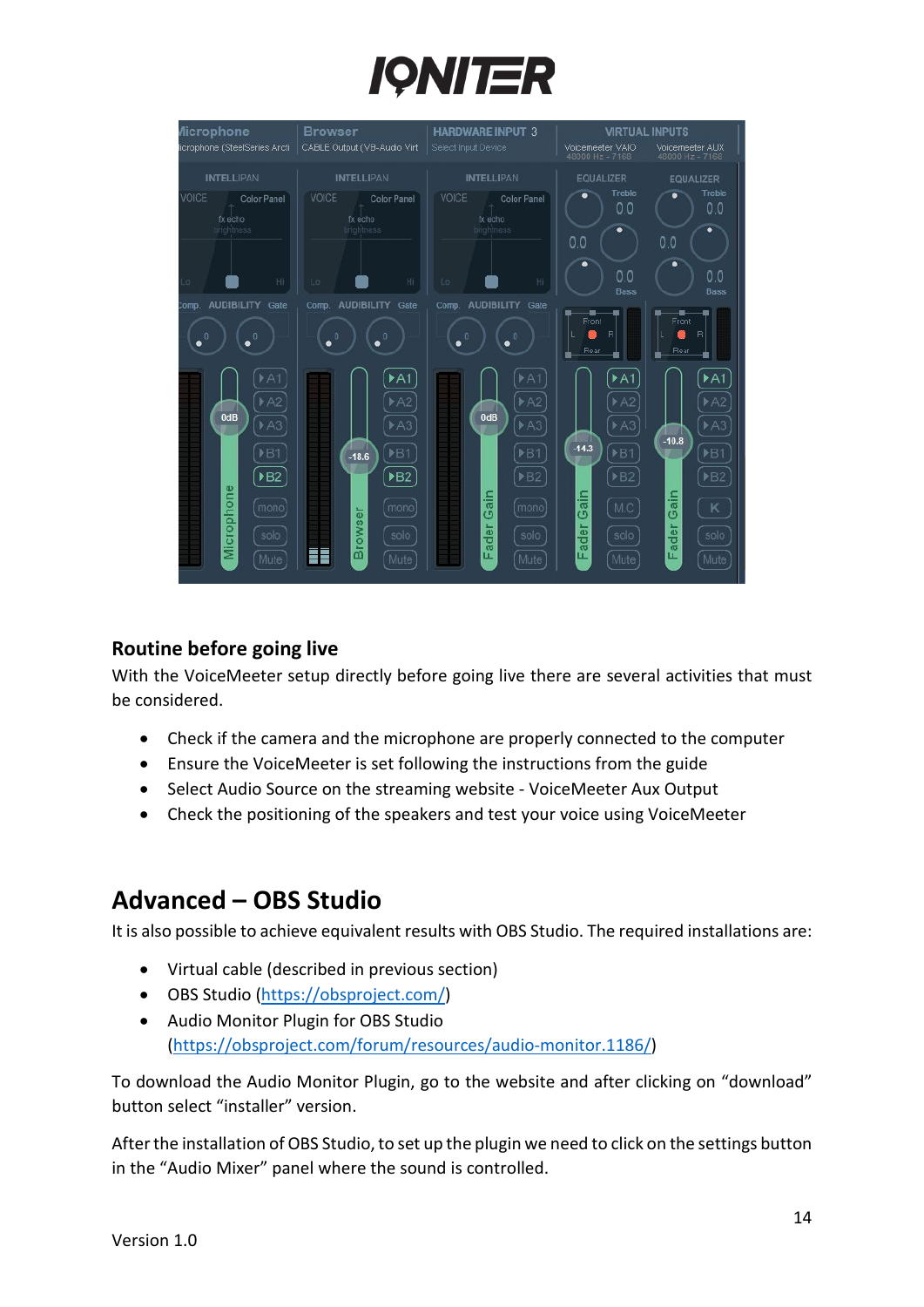

| <b>Audio Mixer</b>                                                |                                      |
|-------------------------------------------------------------------|--------------------------------------|
| Desktop Audio                                                     | 0.0 dB                               |
| $-30$<br>460<br>-50<br>-55<br>$-35$<br>$-40$<br>45                | $-10$<br>45<br>$-15$<br>-25<br>$-20$ |
|                                                                   |                                      |
| Mic/Aux                                                           | $-10.9$ dB                           |
| 460<br>-55<br>$-50$<br>$-30$<br>$-35$<br>45<br>40                 | $-10$<br>$-15$<br>45<br>-25<br>$-20$ |
|                                                                   |                                      |
| Video Capture Device                                              | 0.0 dB                               |
| $-30$<br>-50<br>$-35$<br><b>ARCHITECT</b><br>JAN.<br>$-40$<br>-45 | $-20$<br>$-25$<br>$-15$<br>-10       |

By clicking on the button, we select "Filters". To add a filter press + in the left bottom corner. There the "Audio Monitor" should be visible.



After the Audio Monitor is added we must select from the device drop down menu the Cable Input (VB-Audio Virtual Cable).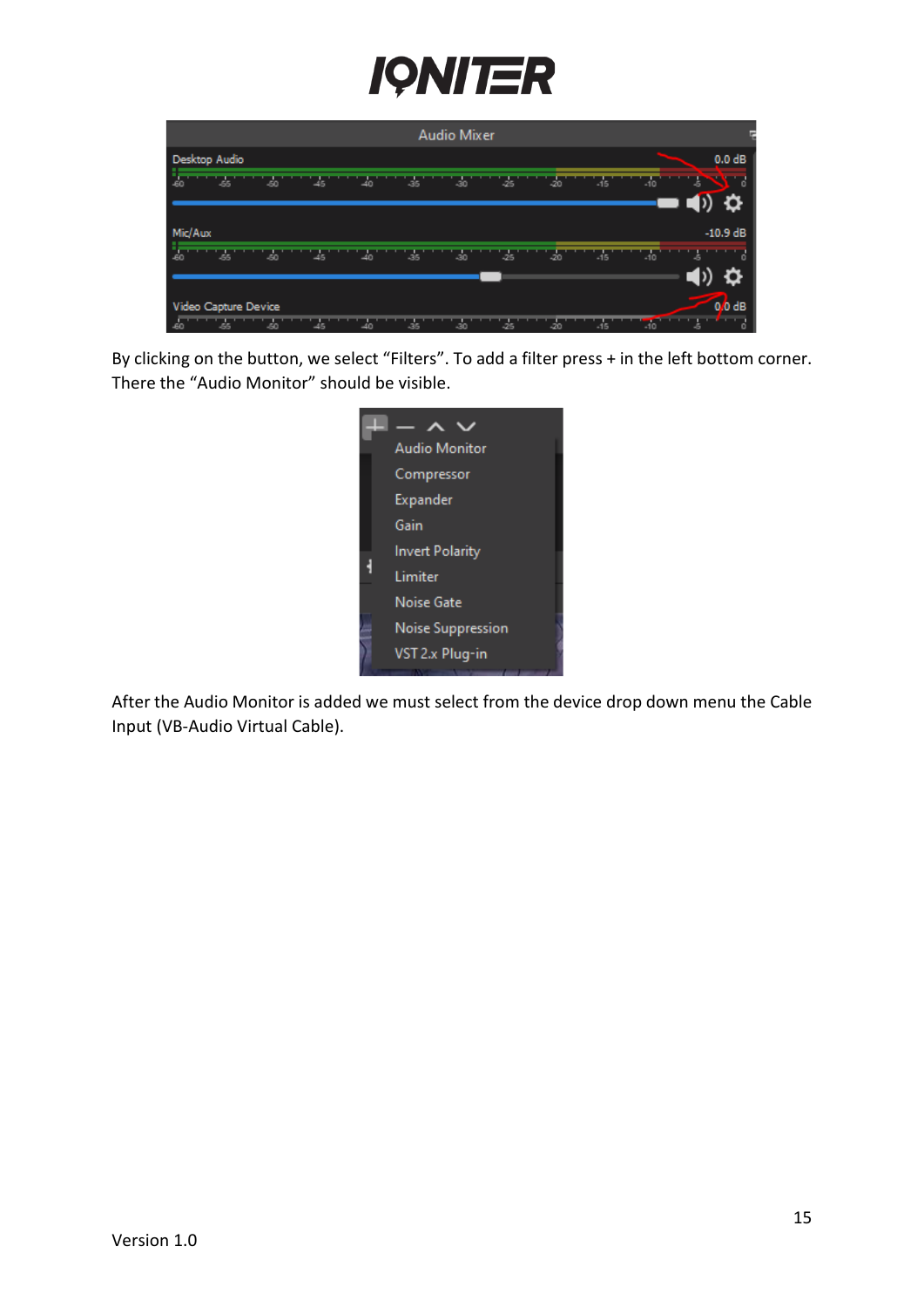

| Filters for 'Mic/Aux'      |                                                                                                                                                                                                                                                                                                                                                                           | $\times$                                                                                  |
|----------------------------|---------------------------------------------------------------------------------------------------------------------------------------------------------------------------------------------------------------------------------------------------------------------------------------------------------------------------------------------------------------------------|-------------------------------------------------------------------------------------------|
| <b>Audio Filters</b>       |                                                                                                                                                                                                                                                                                                                                                                           |                                                                                           |
| <sup>O</sup> Audio Monitor | Device Default<br>Default<br>Volume VBAN<br>VoiceMeeter Aux Input (VB-Audio VoiceMeeter AUX VAIO)<br>VoiceMeeter Input (VB-Audio VoiceMeeter VAIO)<br>CABLE Input (VB-Audio Virtual Cable)<br>LEN S24q-10 -2 (Intel(R) Display Audio)<br>Mute LEN S24q-10 (Intel(R) Display Audio)<br>Mute Speaker/HP (Realtek High Definition Audio)<br>Delay Oms<br><b>Custom Color</b> | $\hat{\phantom{a}}$<br>$\checkmark$<br>$\widehat{\phantom{a}}$<br>$\overline{\mathbf{v}}$ |
|                            | #000000<br>Color<br>Select color                                                                                                                                                                                                                                                                                                                                          |                                                                                           |
|                            |                                                                                                                                                                                                                                                                                                                                                                           |                                                                                           |
| $+- \wedge \vee$           | <b>Defaults</b>                                                                                                                                                                                                                                                                                                                                                           | Close                                                                                     |

The same process must be done for both "Mic/Aux" and "Desktop Audio".

On the streaming website select CABLE Output (VB-Audio Virtual Cable)

#### Audio Source

- O Default VoiceMeeter Aux Output (VB-Audio VoiceMeeter AUX VAIO)
- O Communications VoiceMeeter Aux Output (VB-Audio VoiceMeeter AUX VAIO)
- O Microphone (Logitech BRIO) (046d:085e)
- O VoiceMeeter Aux Output (VB-Audio VoiceMeeter AUX VAIO)
- O VoiceMeeter Output (VB-Audio VoiceMeeter VAIO)
- CABLE Output (VB-Audio Virtual Cable)
- O Microphone Array (Realtek High Definition Audio)

#### **Routine before going live**

With the OBS Studio setup, immediately before going live there are several activities that must be considered.

- Check if the camera and the microphone are properly connected to the computer
- Ensure the OBS Studio is set following the instructions from the guide
- Select Audio Source on the streaming website CABLE Output
- Check the positioning of the speakers so the microphone does not catch noise